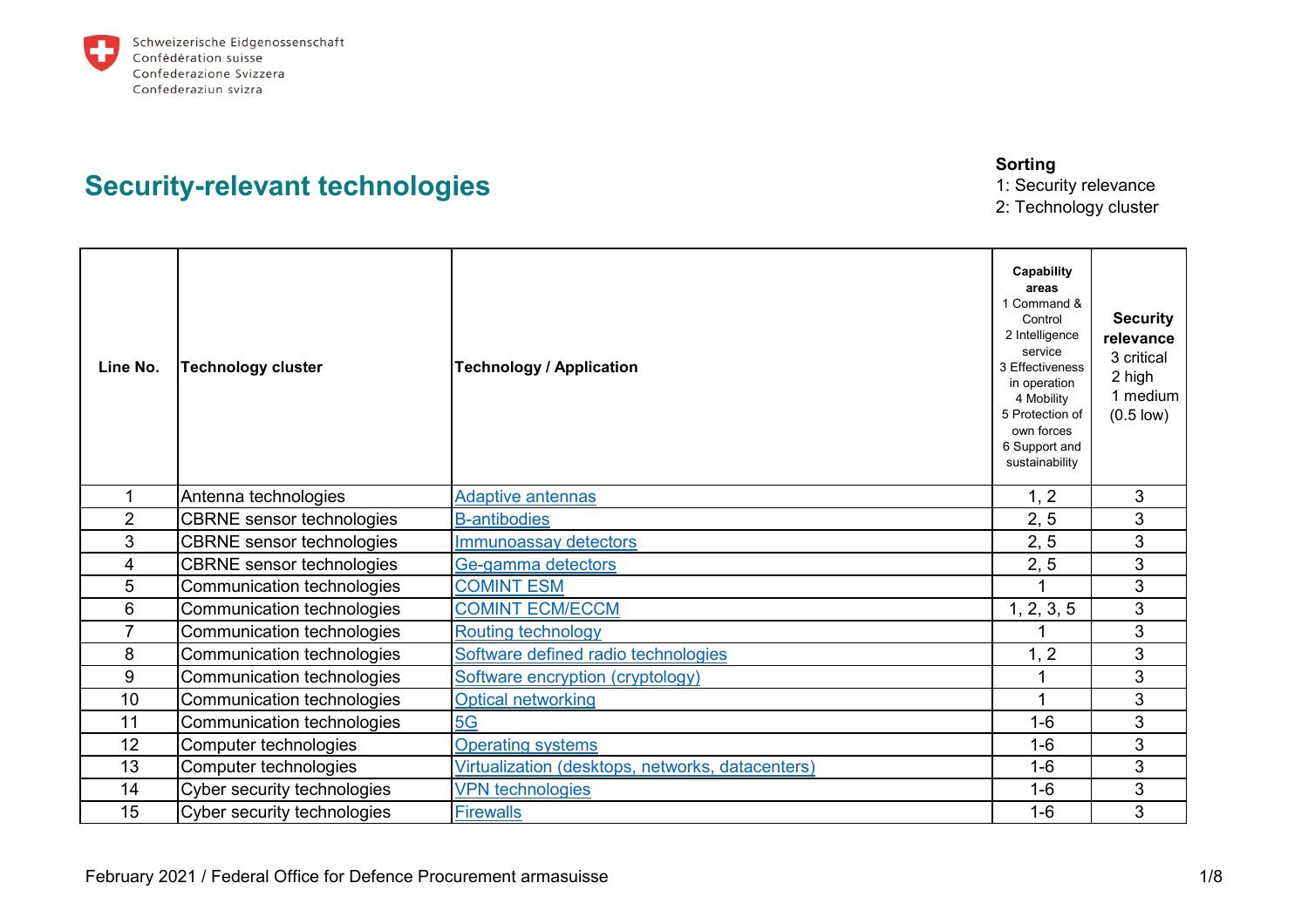

| 16 | Cyber security technologies      | <b>Authentification technology</b>                                       | 1, 2           | 3              |
|----|----------------------------------|--------------------------------------------------------------------------|----------------|----------------|
| 17 | Cyber security technologies      | <b>Vulnerability assessment (computing)</b>                              | $1-6$          | 3              |
| 18 | Cyber security technologies      | Cryptology                                                               | $2 - 6$        | 3              |
| 19 | Cyber security technologies      | <b>Digital forensics</b>                                                 | $2-6$          | 3              |
| 20 | Energy technologies              | <b>Batteries and accumulators</b>                                        | 1, 2, 3, 4, 6  | 3              |
| 21 | Energy technologies              | Power generator                                                          | 1, 2, 5, 6     | 3              |
| 22 | Energy technologies              | Mobile power generator                                                   | 1, 3, 4, 5, 6  | 3              |
| 23 | Energy technologies              | <b>Mains power</b>                                                       | 1, 2, 4, 5, 6  | 3              |
| 24 | Energy technologies              | Independent power supply                                                 | 1, 2, 5, 6     | 3              |
| 25 | Energy technologies              | <b>Synthetic fuel</b>                                                    | 1, 2, 4, 6     | 3              |
| 26 | Information technologies         | <b>Big data analytics</b>                                                | 1, 2           | 3              |
| 27 | Information technologies         | <b>Data fusion</b>                                                       | $1-6$          | 3              |
| 28 | Information technologies         | <b>Management information systems</b>                                    | 1, 2           | 3              |
| 29 | Information technologies         | Supercomputer                                                            | $1-6$          | 3              |
| 30 | Physical effect technologies     | Ballistics (interior-, transitional-, external- and terminal ballistics) | 3              | $\overline{3}$ |
| 31 | Physical protection technologies | <b>Vulnerability models</b>                                              | 1, 2, 3, 5     | 3              |
| 32 | Platform technologies            | <b>Fixed wing jet fighters</b>                                           | 2, 4           | 3              |
| 33 | Platform technologies            | <b>UAV</b>                                                               | 2, 4           | 3              |
| 34 | Radar technologies               | Primary radar                                                            | $\overline{2}$ | 3              |
| 35 | Radar technologies               | Recognized air picture                                                   | $\overline{2}$ | 3              |
| 36 | Radar technologies               | <b>Identification friend or foe</b>                                      | $\overline{2}$ | 3              |
| 37 | Antenna technologies             | <b>AESA</b>                                                              | 1, 2           | $\overline{2}$ |
| 38 | Antenna technologies             | <b>MIMO</b> technology                                                   | 1, 2           | $\overline{2}$ |
| 39 | Antenna technologies             | <b>Adaptive beamforming</b>                                              | 1, 2           | $\overline{2}$ |
| 40 | Antenna technologies             | <b>Multifrequency antennas</b>                                           | 1, 2           | $\overline{2}$ |
| 41 | Antenna technologies             | Conformal/Integrated antennas (textiles, aircraft)                       | 1, 2           | $\overline{2}$ |
| 42 | <b>CBRNE</b> sensor technologies | Ion drift detectors                                                      | 2, 5           | $\overline{2}$ |
| 43 | <b>CBRNE</b> sensor technologies | <b>Mass sprectrometers</b>                                               | 2, 5           | $\overline{2}$ |
| 44 | <b>CBRNE</b> sensor technologies | <b>Gamma ray detectors</b>                                               | 5              | $\overline{2}$ |
| 45 | Communication technologies       | <b>HF radio technology</b>                                               | $\mathbf{1}$   | $\overline{2}$ |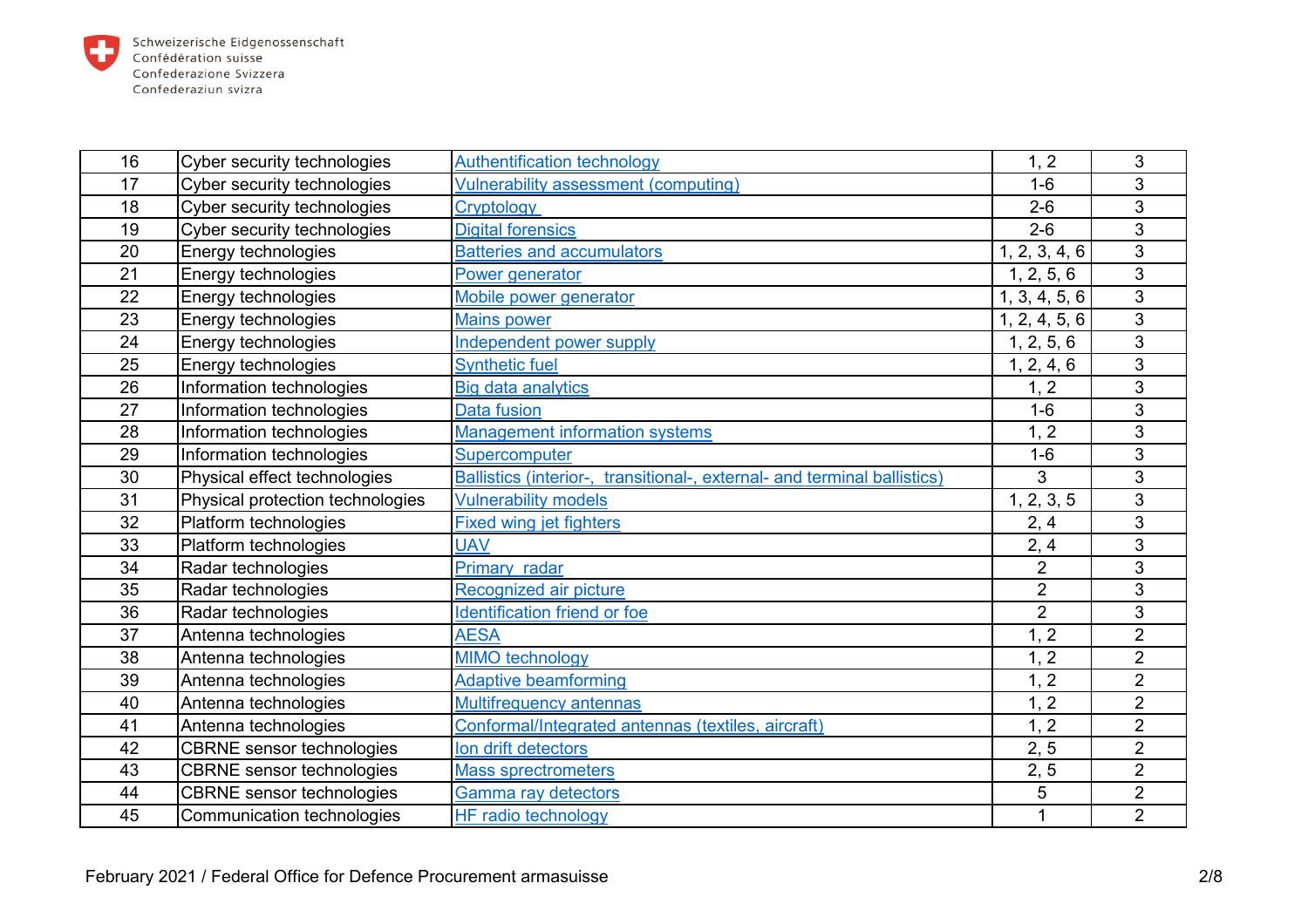

| 46 | Communication technologies  | <b>VHF/UHF radio technology</b>         | 1            | $\overline{2}$ |
|----|-----------------------------|-----------------------------------------|--------------|----------------|
| 47 | Communication technologies  | <b>VoIP</b>                             | $\mathbf{1}$ | $\overline{2}$ |
| 48 | Communication technologies  | <b>Wireless WAN/MAN/LAN technology</b>  | 1            | $\overline{2}$ |
| 49 | Communication technologies  | Mobile adhoc netzworks (MANET)          | 1            | $\overline{2}$ |
| 50 | Communication technologies  | Cognitive radio technology              | 1, 2         | $\overline{2}$ |
| 51 | Communication technologies  | Directional beam technology             |              | $\overline{2}$ |
| 52 | Communication technologies  | <b>Hardware encryption</b>              | 1            | $\overline{2}$ |
| 53 | Communication technologies  | Wired network technologies              | 1            | $\overline{2}$ |
| 54 | Communication technologies  | Time allocation (synchronization)       | 1, 2         | $\overline{2}$ |
| 55 | Countermeasure technologies | Military camouflage                     | 2, 3, 5      | $\overline{2}$ |
| 56 | Countermeasure technologies | Multi-spectral camouflage               | 2, 3, 5      | $\overline{2}$ |
| 57 | Countermeasure technologies | Active camouflage                       | 2, 3, 5      | $\overline{2}$ |
| 58 | Countermeasure technologies | <b>Stealth technology</b>               | 2, 3, 5      | $\overline{2}$ |
| 59 | Countermeasure technologies | <b>Radiation-absorbent material</b>     | 2, 3, 5      | $\overline{2}$ |
| 60 | Countermeasure technologies | <b>Chaff countermeasure</b>             | 2, 3, 5      | $\overline{2}$ |
| 61 | Countermeasure technologies | Flare countermeasure                    | 2, 3, 5      | $\overline{2}$ |
| 62 | Countermeasure technologies | Hardening against electromagnetic pulse | 2, 3, 5      | $\overline{2}$ |
| 63 | Cyber security technologies | <b>Trusted execution environment</b>    | $1-6$        | $\overline{2}$ |
| 64 | Cyber security technologies | <b>Hardware security module</b>         | $1-6$        | $\overline{2}$ |
| 65 | Cyber security technologies | Software verification                   | $1-6$        | $\overline{2}$ |
| 66 | Cyber security technologies | <b>Antivirus software</b>               | $1-6$        | $\overline{2}$ |
| 67 | Cyber security technologies | <b>Intrusion detection</b>              | $1-6$        | $\overline{2}$ |
| 68 | Cyber security technologies | Denial-of-service techniques            | $1-6$        | $\overline{2}$ |
| 69 | Cyber security technologies | <b>Traffic analysis</b>                 | $1-6$        | $\overline{2}$ |
| 70 | Cyber security technologies | Privacy-preserving technologies         | $1-6$        | $\overline{2}$ |
| 71 | Energy technologies         | <b>Propellants</b>                      | 3, 5, 6      | $\overline{2}$ |
| 72 | Energy technologies         | <b>Explosives</b>                       | 3, 5, 6      | $\overline{2}$ |
| 73 | Energy technologies         | Pyrotechnics                            | 3, 5, 6      | $\overline{2}$ |
| 74 | Information technologies    | <b>Cloud computing security</b>         | 1, 2, 4      | $\overline{2}$ |
| 75 | Information technologies    | Natural language processing             | 1, 2         | $\overline{2}$ |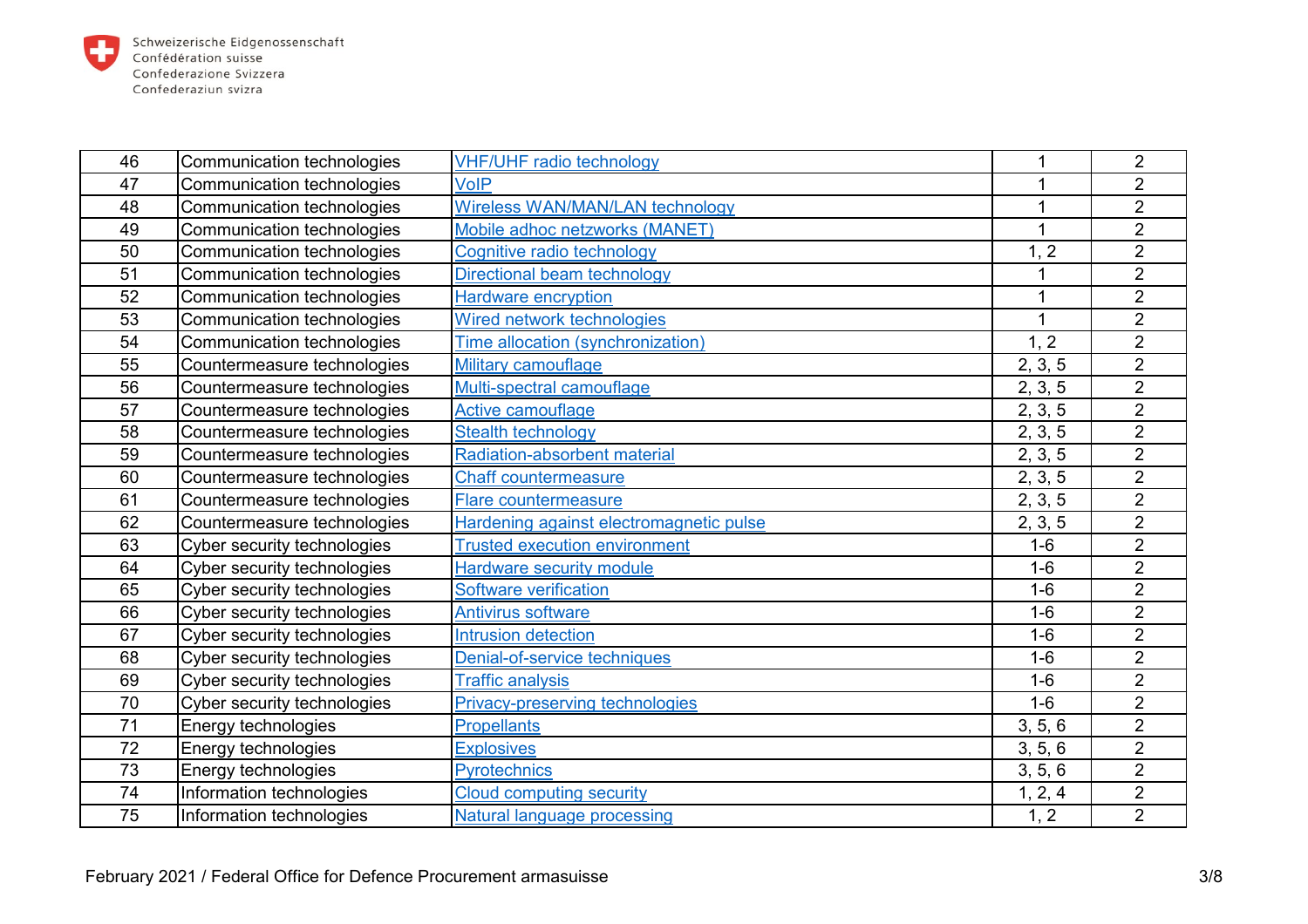

| 76  | Information technologies         | Knowledge graph                                               | 1, 2           | $\overline{2}$ |
|-----|----------------------------------|---------------------------------------------------------------|----------------|----------------|
| 77  | Navigation technologies          | Satellite-based navigation (GNSS). le. GSP, GLONASS, Galileo) | 1, 2           | $\overline{2}$ |
| 78  | Navigation technologies          | <b>Geoinformation technology</b>                              | $\overline{2}$ | $\overline{2}$ |
| 79  | Navigation technologies          | <b>GNSS ECM/ECCM</b>                                          | 1, 2           | $\overline{2}$ |
| 80  | Navigation technologies          | <b>Inertial navigation systems</b>                            | $\overline{2}$ | $\overline{2}$ |
| 81  | Navigation technologies          | <b>Multilateration</b>                                        | $\overline{2}$ | $\overline{2}$ |
| 82  | Optical sensor technologies      | Digital camera                                                | $\overline{2}$ | $\overline{2}$ |
| 83  | Optical sensor technologies      | <b>Infrared sensor</b>                                        | $\overline{2}$ | $\overline{2}$ |
| 84  | Optical sensor technologies      | <b>Hyperspectral imaging sensor</b>                           | $\overline{2}$ | $\overline{2}$ |
| 85  | Optical sensor technologies      | <b>UV</b> detectors                                           | $\overline{2}$ | $\overline{2}$ |
| 86  | Optical sensor technologies      | Photocathode                                                  | $\overline{2}$ | $\overline{2}$ |
| 87  | Optical sensor technologies      | <b>Optical amplifier</b>                                      | $\overline{2}$ | $\overline{2}$ |
| 88  | Optical sensor technologies      | <b>LIDAR</b> sensor                                           | $\overline{2}$ | $\overline{2}$ |
| 89  | Optical sensor technologies      | <b>Imagery intelligence</b>                                   | $\overline{2}$ | $\overline{2}$ |
| 90  | Physical effect technologies     | <b>Assault rifle</b>                                          | 3              | $\overline{2}$ |
| 91  | Physical effect technologies     | <b>Grenade launcher / Mortar</b>                              | 3              | $\overline{2}$ |
| 92  | Physical effect technologies     | <b>Artillery guns</b>                                         | 3              | $\overline{2}$ |
| 93  | Physical effect technologies     | Medium calibre guns                                           | 3              | $\overline{2}$ |
| 94  | Physical effect technologies     | <b>Explosives</b>                                             | 3              | $\overline{2}$ |
| 95  | Physical effect technologies     | Software impact models                                        | 3              | $\overline{2}$ |
| 96  | Physical effect technologies     | Software for mission planning and simulators                  | 3              | $\overline{2}$ |
| 97  | Physical effect technologies     | Software and networks for fire control                        | 1, 2, 3        | $\overline{2}$ |
| 98  | Physical effect technologies     | <b>Rocket ballistics</b>                                      | 3              | $\overline{2}$ |
| 99  | Physical protection technologies | Active protection technologies                                | 1, 2, 5        | $\overline{2}$ |
| 100 | Physical protection technologies | <b>ERA</b> technology                                         | 5              | $\overline{2}$ |
| 101 | Physical protection technologies | <b>NERA</b> technology                                        | 5              | $\overline{2}$ |
| 102 | Physical protection technologies | <b>Ceramics and composite materials</b>                       | 5              | $\overline{2}$ |
| 103 | Physical protection technologies | Electromagnetic armour                                        | 5              | $\overline{2}$ |
| 104 | Physical protection technologies | Mine detection technology                                     | 5              | $\overline{2}$ |
| 105 | Platform technologies            | <b>Lightly armoured vehicles</b>                              | 2, 4           | $\overline{2}$ |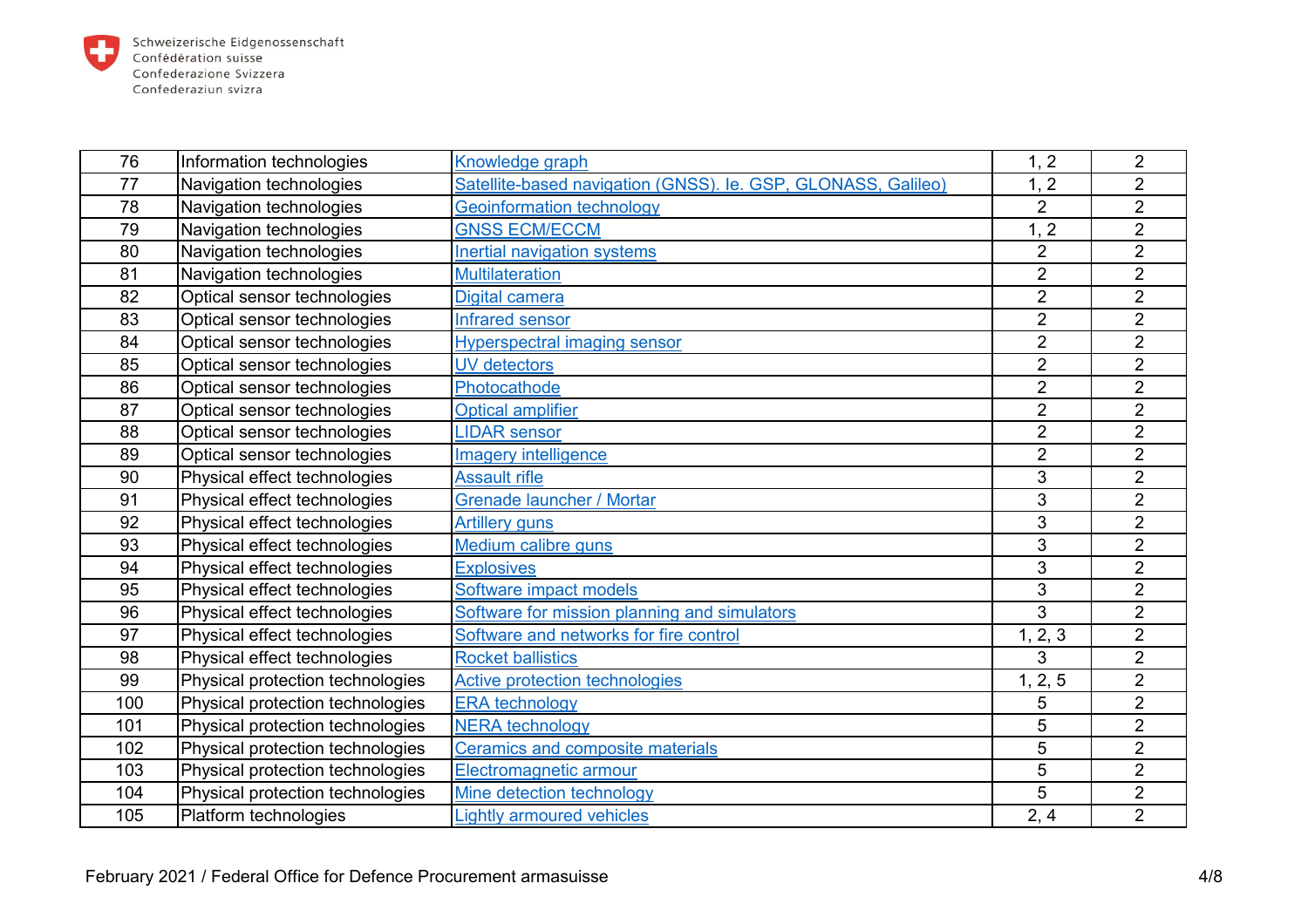

| 106 | Platform technologies        | <b>Fixed wing propellars</b>                            | 2, 4           | $\overline{2}$ |
|-----|------------------------------|---------------------------------------------------------|----------------|----------------|
| 107 | Platform technologies        | <b>Helicopters</b>                                      | 4              | $\overline{2}$ |
| 108 | Radar technologies           | Synthetic-aperture radar                                | $\overline{2}$ | $\overline{2}$ |
| 109 | Radar technologies           | <b>Radar tracker</b>                                    | $\overline{2}$ | $\overline{2}$ |
| 110 | Radar technologies           | <b>Cognitive radio</b>                                  | $\overline{2}$ | $\overline{2}$ |
| 111 | Radar technologies           | <b>MIMO</b> radar                                       | $\overline{2}$ | $\overline{2}$ |
| 112 | Radar technologies           | Multistatic radar                                       | $\overline{2}$ | $\overline{2}$ |
| 113 | Radar technologies           | <b>Radar signal processing</b>                          | $\overline{2}$ | $\overline{2}$ |
| 114 | Radar technologies           | <b>Geo warping</b>                                      | $\overline{2}$ | $\overline{2}$ |
| 115 | Radar technologies           | <b>Multi-Sensor Data Fusion</b>                         | $\overline{2}$ | $\overline{2}$ |
| 116 | Radar technologies           | <b>Classification algorithms</b>                        | $\overline{2}$ | $\overline{2}$ |
| 117 | Radar technologies           | <b>Signals intelligence</b>                             | $\overline{2}$ | $\overline{2}$ |
| 118 | Radar technologies           | <b>TCAS Traffic collision avoidance system</b>          | $\overline{2}$ | $\overline{2}$ |
| 119 | Radar technologies           | <b>ADS-B Automatic Dependent Surveillance-Broadcast</b> | $\overline{2}$ | $\overline{2}$ |
| 120 | Acoustic sensor technologies | Analogue and digital microphones                        | $\overline{2}$ |                |
| 121 | Acoustic sensor technologies | Microphone arrays                                       | $\overline{2}$ | 1              |
| 122 | Acoustic sensor technologies | <b>Artillery sound ranging</b>                          | $\overline{2}$ |                |
| 123 | Acoustic sensor technologies | <b>Infrasound</b>                                       | $\overline{2}$ | 1              |
| 124 | Acoustic sensor technologies | <b>Acoustic location</b>                                | $\overline{2}$ |                |
| 125 | Antenna technologies         | Reconfigurable antenna                                  | 1              | 1              |
| 126 | Communication technologies   | <b>EHF/SHF radio technology</b>                         |                |                |
| 127 | Communication technologies   | <b>Terahertz technology</b>                             | 1, 2           |                |
| 128 | Communication technologies   | Repeater- and amplyfying technologies                   |                |                |
| 129 | Communication technologies   | <b>Quantum encryption</b>                               | 1              |                |
| 130 | Computer technologies        | <b>Active RFID technologies</b>                         | 1, 2, 6        |                |
| 131 | Computer technologies        | <b>Passive RFID technologies</b>                        | 1, 2, 6        |                |
| 132 | Computer technologies        | <b>Middleware</b>                                       | $1-6$          |                |
| 133 | Computer technologies        | Database systems                                        | $1-6$          | 1              |
| 134 | Computer technologies        | Internet of things                                      | $1-6$          |                |
| 135 | Computer technologies        | Human computer interaction                              | $1-6$          | 1              |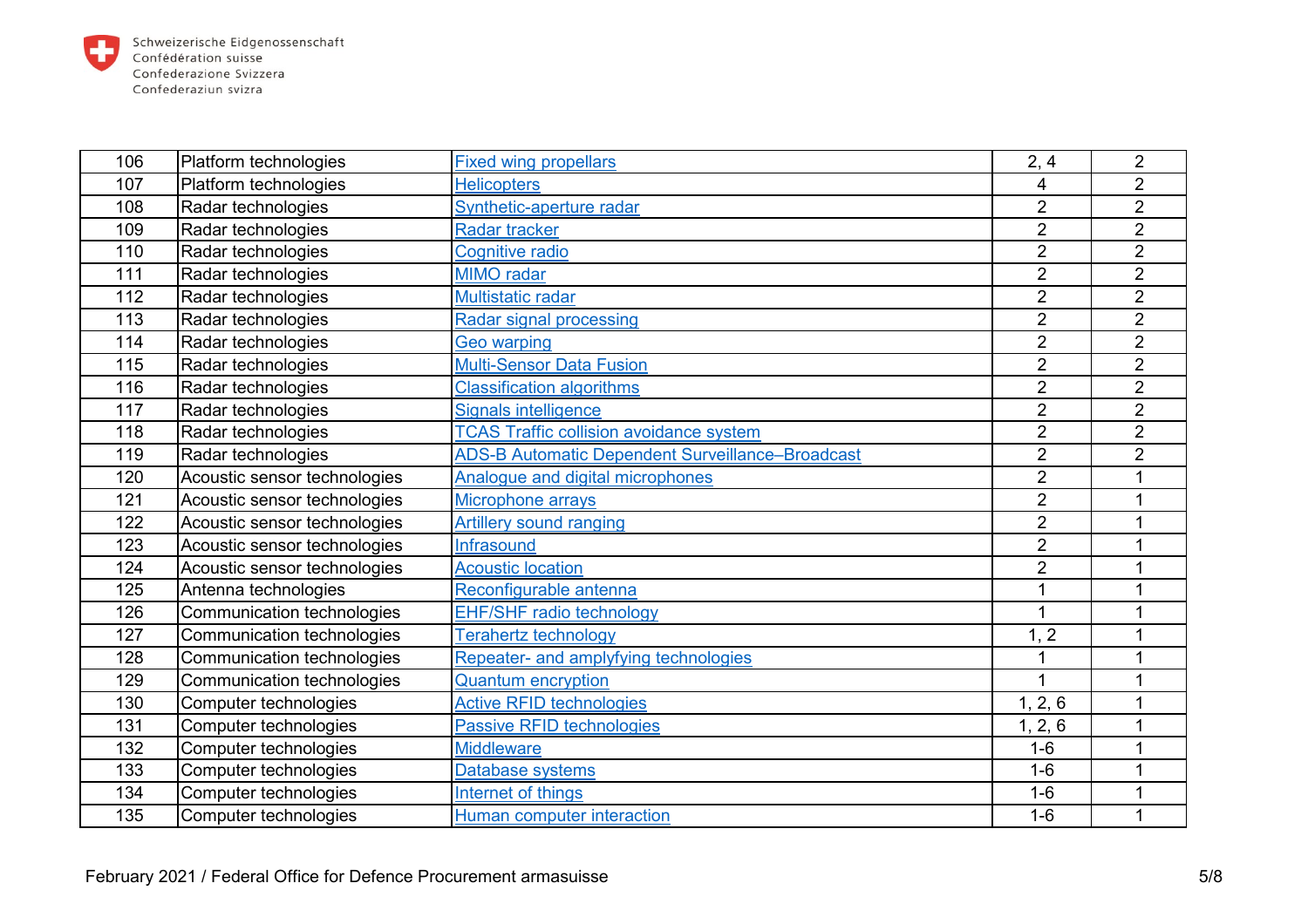

| 136 | Cyber security technologies  | <b>Deception technology</b>         | $2 - 6$        |   |
|-----|------------------------------|-------------------------------------|----------------|---|
| 137 | Energy technologies          | <b>Hydropower technologies</b>      | 1, 2, 5, 6     | 1 |
| 138 | Energy technologies          | Solar collector technologies        | 1, 2, 4, 6     |   |
| 139 | Energy technologies          | <b>Wind Energy technologies</b>     | 1, 2, 4, 6     | 1 |
| 140 | Energy technologies          | <b>BioEnergy technologies</b>       | 1, 2, 5, 6     |   |
| 141 | Information technologies     | <b>Machine learning</b>             | $1-6$          | 1 |
| 142 | Information technologies     | Search engines                      | $1-6$          |   |
| 143 | Information technologies     | Web crawling technologies           | 1, 2           | 1 |
| 144 | Information technologies     | Crowd sourcing technologies         |                |   |
| 145 | Optical sensor technologies  | <b>Spectral imaging</b>             | $\overline{2}$ |   |
| 146 | Optical sensor technologies  | Interferometry                      | $\overline{2}$ |   |
| 147 | Optical sensor technologies  | Laser                               | $\overline{2}$ | 1 |
| 148 | Optical sensor technologies  | Image stitching                     | $\overline{2}$ |   |
| 149 | Optical sensor technologies  | Panoramic cameras                   | $\overline{2}$ |   |
| 150 | Optical sensor technologies  | <b>Projection mapping</b>           | 1, 2           |   |
| 151 | Optical sensor technologies  | <b>Change detection</b>             | $\overline{2}$ |   |
| 152 | Physical effect technologies | <b>Rifle cartridges</b>             | 3              | 1 |
| 153 | Physical effect technologies | Small arms and handguns             | 3              | 1 |
| 154 | Physical effect technologies | <b>Pistol cartridges</b>            | 3              |   |
| 155 | Physical effect technologies | <b>Hollow-point bullet</b>          | 3              |   |
| 156 | Physical effect technologies | Armor-piercing ammunition           | 3              | 1 |
| 157 | Physical effect technologies | Smoothbore guns                     | 3              |   |
| 158 | Physical effect technologies | Metallurgy and barrel production    | 3              |   |
| 159 | Physical effect technologies | <b>Explosive mines</b>              | $\overline{3}$ |   |
| 160 | Physical effect technologies | Solid propellant rocket technology  | 3              |   |
| 161 | Physical effect technologies | Liquid propellant rocket technology | 3              |   |
| 162 | Physical effect technologies | <b>Fragmentation grenades</b>       | 3              |   |
| 163 | Physical effect technologies | <b>Flash-bang grenades</b>          | 3              | 1 |
| 164 | Physical effect technologies | Shotqun rubber cartridges           | 3              | 1 |
| 165 | Physical effect technologies | Shape charge cartridges             | 3              |   |
| 166 | Physical effect technologies | Projectile-forming charges          | 3              | 1 |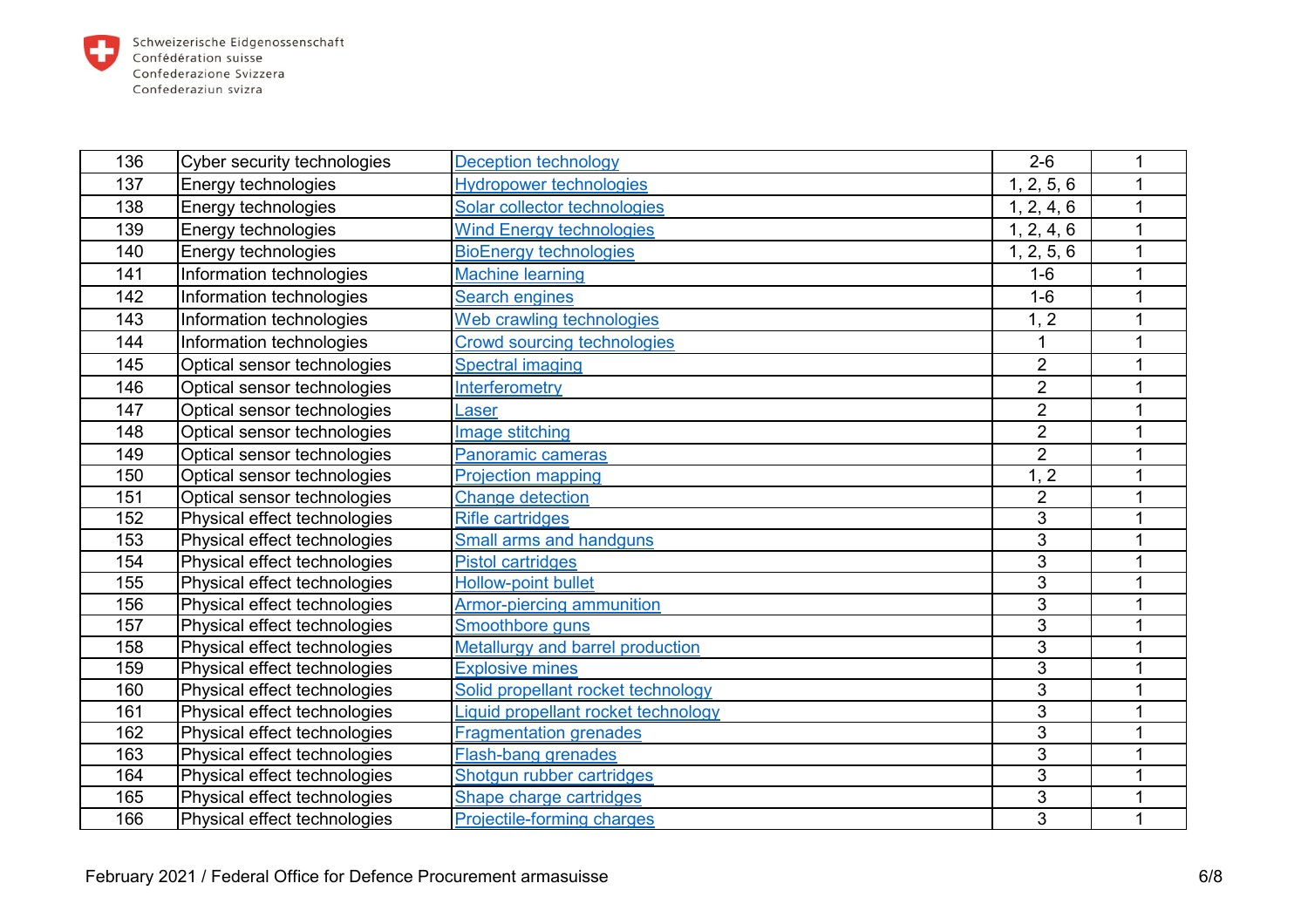

| 167 | Physical effect technologies     | Materials science/ metal alloy          | 3              |   |
|-----|----------------------------------|-----------------------------------------|----------------|---|
| 168 | Physical effect technologies     | <b>APFSDS</b> technology                | 3              |   |
| 169 | Physical effect technologies     | <b>Metallurgy for APFSDS</b>            | 3              |   |
| 170 | Physical effect technologies     | <b>HESH charges</b>                     | 3              |   |
| 171 | Physical effect technologies     | <b>Pressure charges</b>                 | 3              |   |
| 172 | Physical effect technologies     | Thermobaric technology                  | 3              |   |
| 173 | Physical effect technologies     | <b>Mechanical fuzes</b>                 | 3              |   |
| 174 | Physical effect technologies     | <b>Electronic fuzes</b>                 | 3              |   |
| 175 | Physical effect technologies     | Frangible technology                    | 3              |   |
| 176 | Physical effect technologies     | <b>AHEAD technology</b>                 | 3              |   |
| 177 | Physical effect technologies     | <b>Bunker penetrators</b>               | 3              |   |
| 178 | Physical effect technologies     | <b>High energy laser weapons</b>        | 3              |   |
| 179 | Physical effect technologies     | <b>High power microwaves</b>            | 3              |   |
| 180 | Physical protection technologies | Concrete technology (HPFRC)             | 5              |   |
| 181 | Platform technologies            | <b>Heavily armoured vehicles</b>        | 2, 4           |   |
| 182 | Platform technologies            | <b>Track technology</b>                 | 2, 4           |   |
| 183 | Platform technologies            | Multi-wheel off-road technology         | 2, 4           | 1 |
| 184 | Platform technologies            | <b>Terramechanics</b>                   | 4              |   |
| 185 | Platform technologies            | Drive and drive transmission technology | 4              |   |
| 186 | Platform technologies            | Ground robots (e.g. IED, Rescue)        | 2, 4           |   |
| 187 | Platform technologies            | <b>Avionics</b>                         | 4              |   |
| 188 | Platform technologies            | <b>Aerodynamics</b>                     | 4              |   |
| 189 | Platform technologies            | Sense and avoid technology              | $\overline{4}$ |   |
| 190 | Platform technologies            | Micro and mini UAV                      | 2, 4           |   |
| 191 | Platform technologies            | <b>Flight simulator technologies</b>    | 4              |   |
| 192 | Platform technologies            | <b>Driving simulator technologies</b>   | 4              |   |
| 193 | Radar technologies               | Airport surveillance radar              | $\overline{2}$ |   |
| 194 | Radar technologies               | <b>Remote sensing</b>                   | $\overline{2}$ |   |
| 195 | Radar technologies               | <b>Pulse compression</b>                | $\overline{2}$ |   |
| 196 | Radar technologies               | <b>Deep learning</b>                    | $\overline{2}$ |   |
| 197 | Radar technologies               | <b>Moving target indication</b>         | $\overline{2}$ |   |
| 198 | Robotics technologies            | Swarm intelligence                      | 1, 3, 4, 5, 6  |   |